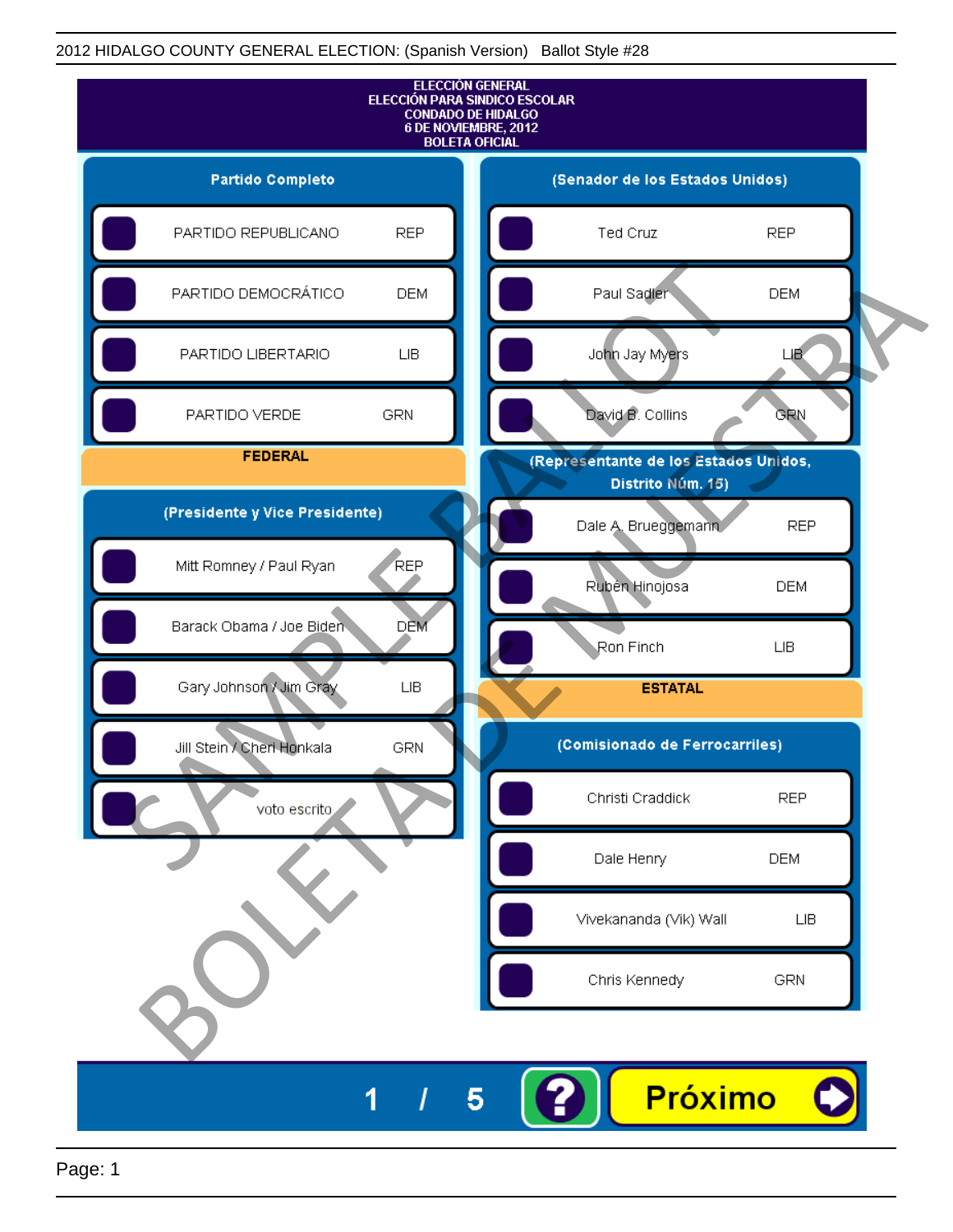

Page: 2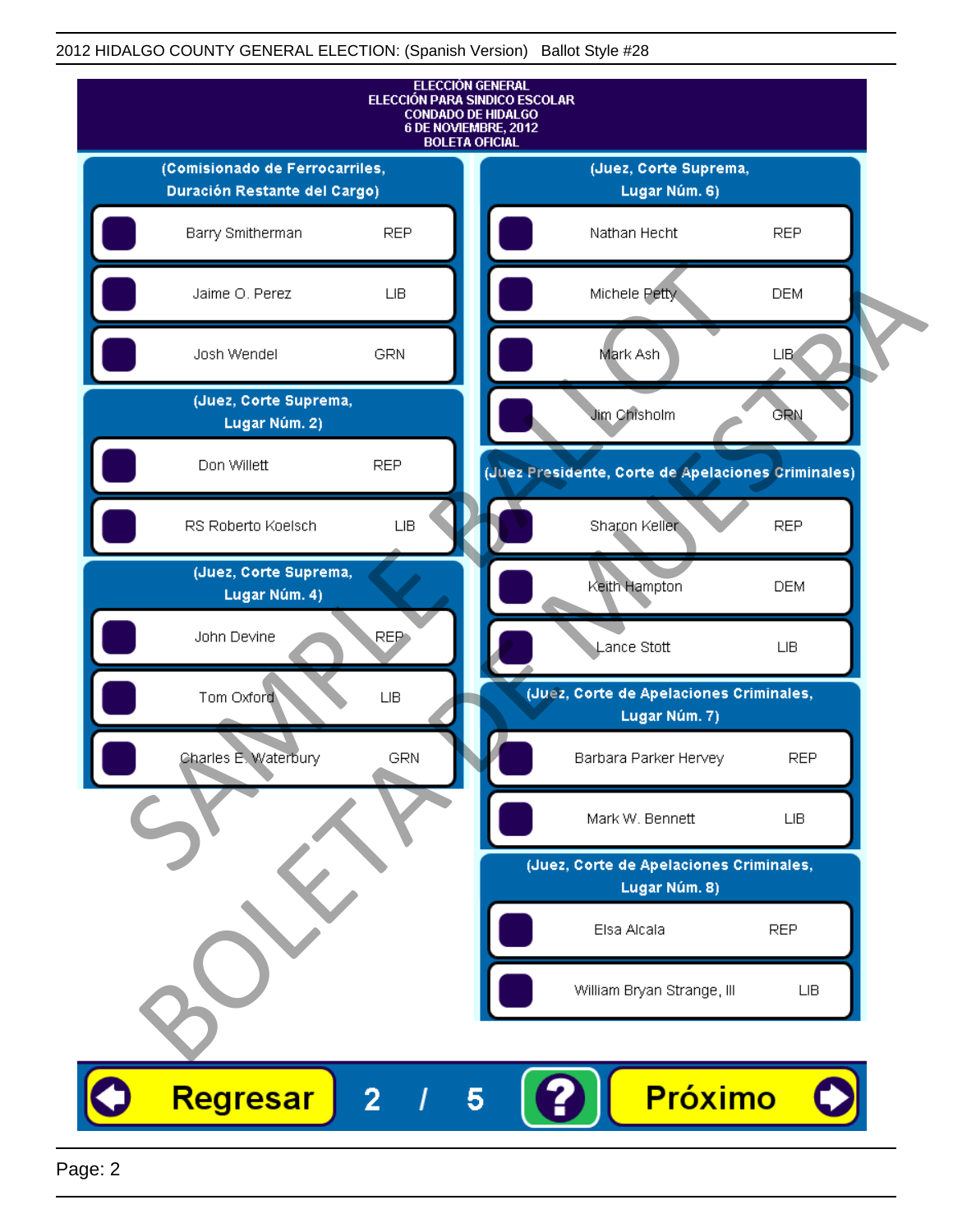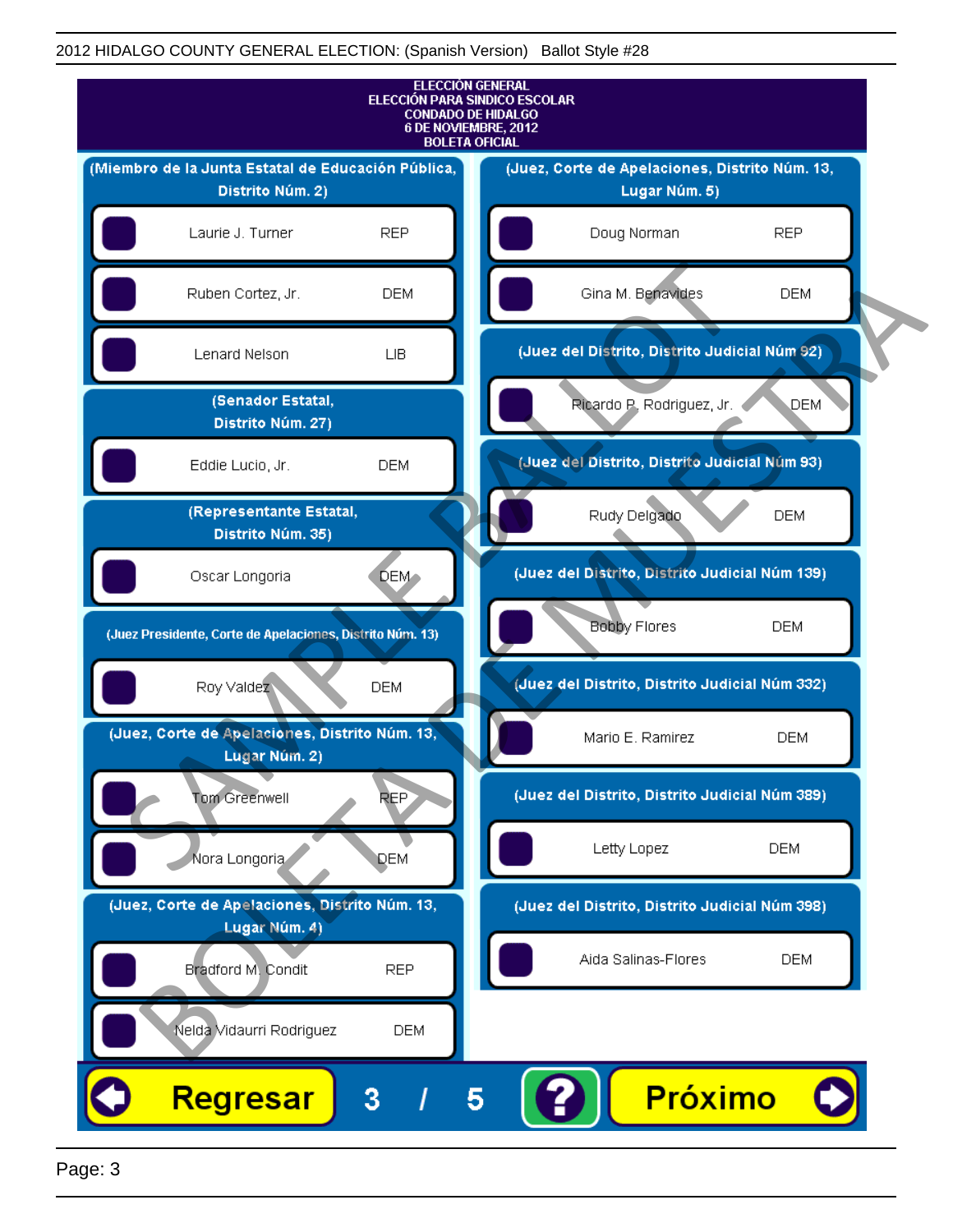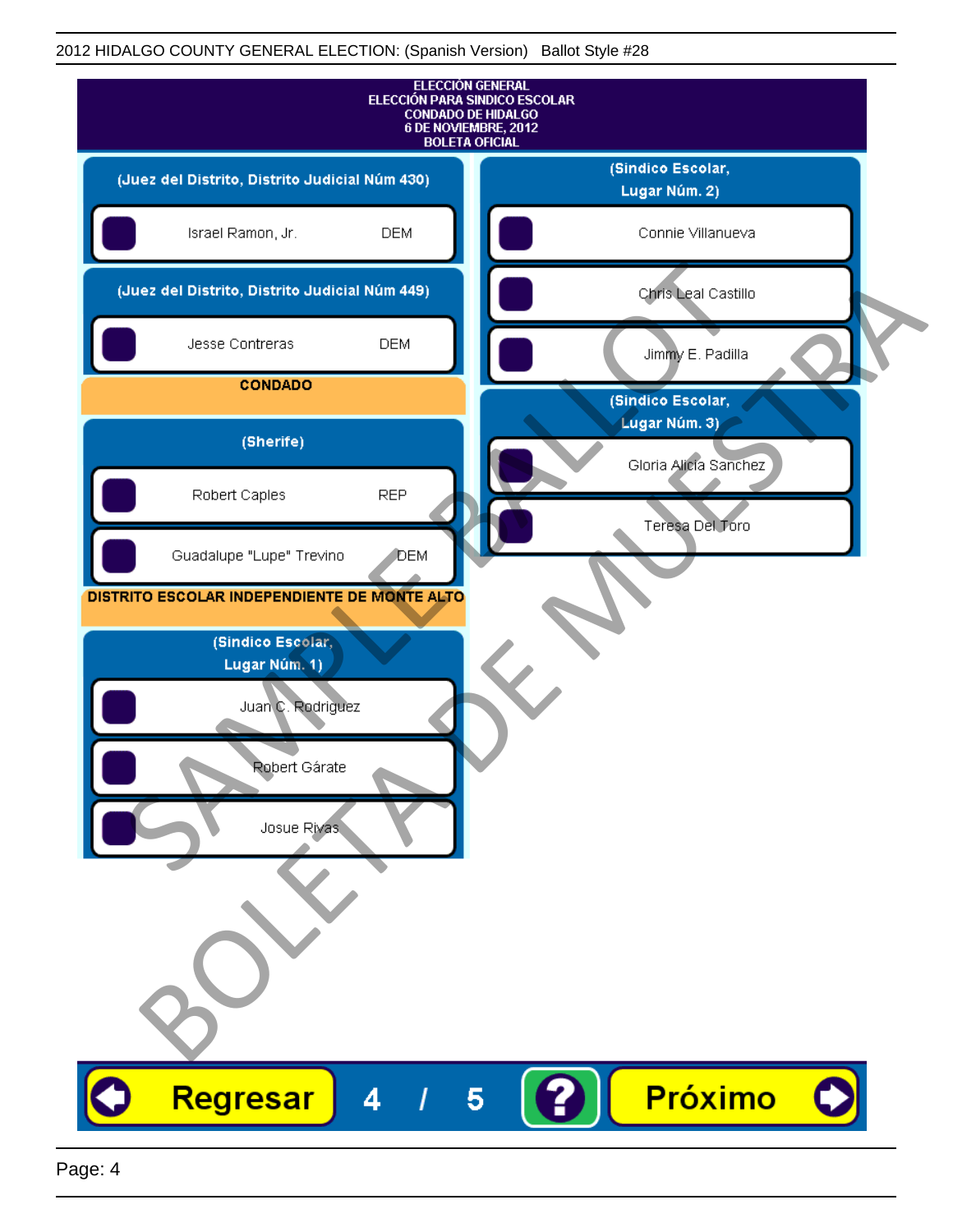# ELECCIÓN GENERAL<br>ELECCIÓN PARA SINDICO ESCOLAR<br>CONDADO DE HIDALGO<br>6 DE NOVIEMBRE, 2012 **BOLETA OFICIAL**

Revisar

### **CANDIDATO SIN CONTENDIENTE DECLARADO ELECTO**

(Juez, Corte de Ley del Condado, Núm. 7) Sergio Valdez (DEM)

(Asesor-Colector de Impuestos del Condado)

Fallo Fall Willdrea, J.I. (DEM)<br>
Consistionado el Condado, Precincto Núm. 1)<br>
A.C. Cuellar Jr. (DEM)<br>
Ullez de Paz, Precinto Núm. 1)<br>
Juez de Paz, Precinto Núm. 1, Lugar Núm. 1)<br>
Gilberto Sentr (DEM)<br>
Robert M. "Bobby" Con misionado del Condiado, Precincto Núm. 1)<br>
Andro del Condiado, Precincto Núm. 3)<br>
ez de Paz, Precinto Núm. 21<br>
algo M. Picer Lo Saerz, Cichi (DEM)<br>
algo M. Picer Lo Saerz, Cichi (DEM)<br>
algo M. Picer Lo Saerz, Cichi (DEM)<br>

Regresar

5

5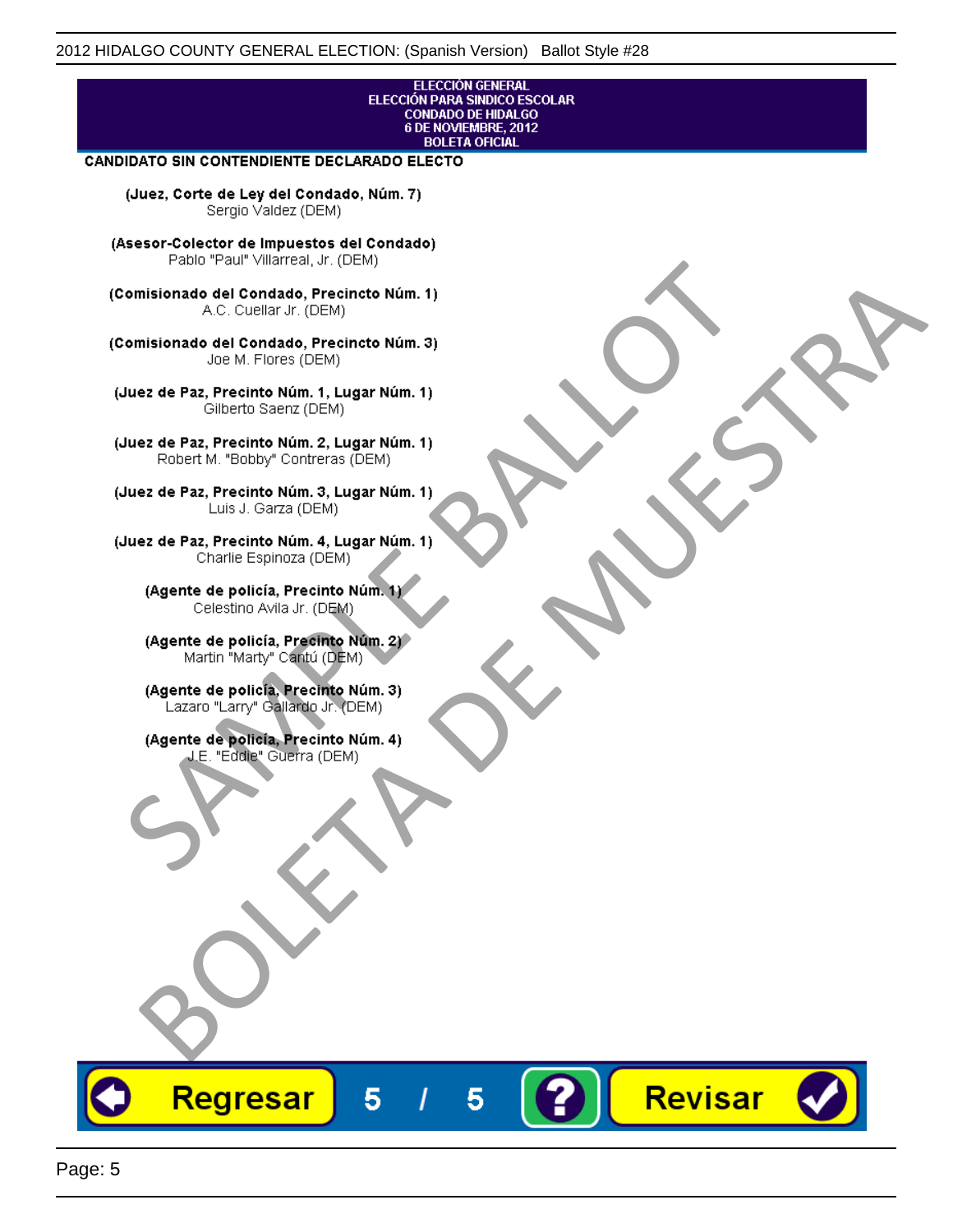## Resumen de instrucciones para la boleta electoral.

Presione el nombre del candidato o el título de la contienda para volver a la contienda.

El botón Votar se iluminará

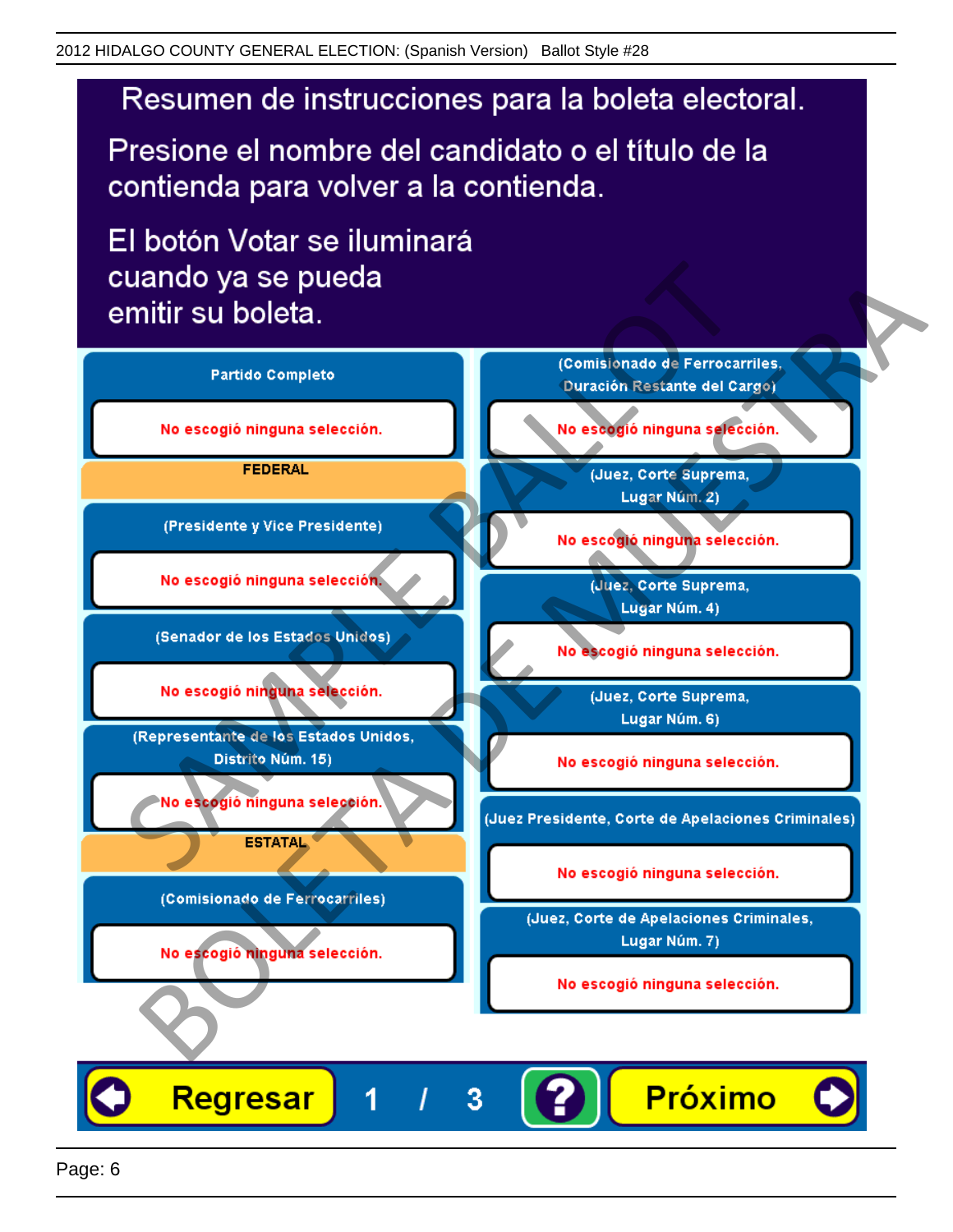## Resumen de instrucciones para la boleta electoral.

Presione el nombre del candidato o el título de la contienda para volver a la contienda.

El botón Votar se iluminará